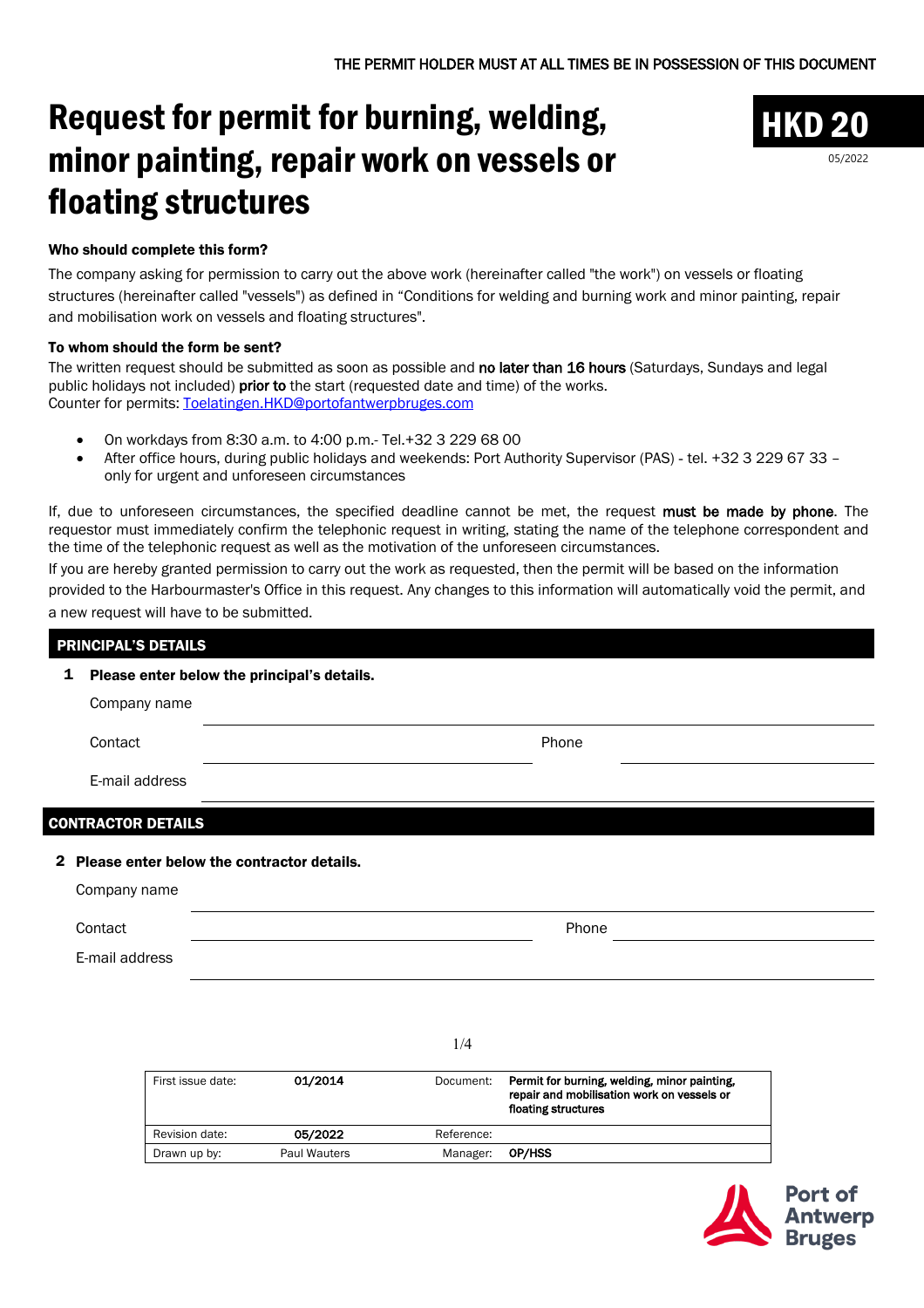## THE PERMIT HOLDER MUST AT ALL TIMES BE IN POSSESSION OF THIS DOCUMENT

| NOTIFICATION OF WORK TO BE CARRIED OUT |                                                                 |                  |            |                                                                                            |                                       |  |  |
|----------------------------------------|-----------------------------------------------------------------|------------------|------------|--------------------------------------------------------------------------------------------|---------------------------------------|--|--|
|                                        | 3 Please enter below the details of the work to be carried out. |                  |            |                                                                                            |                                       |  |  |
|                                        | Nature of the work                                              |                  |            |                                                                                            |                                       |  |  |
|                                        | $\Box$ Painting                                                 |                  |            | $\Box$ Repair and mobilisation $\Box$ Diving operations (> HKD 16)                         |                                       |  |  |
|                                        | $\Box$ Welding and burning                                      | $\Box$ Cold work |            |                                                                                            |                                       |  |  |
|                                        |                                                                 |                  |            |                                                                                            |                                       |  |  |
|                                        | Name of the vessel                                              |                  |            |                                                                                            |                                       |  |  |
|                                        | IMO / ENI number:                                               |                  |            |                                                                                            |                                       |  |  |
|                                        | Exact work location on board:                                   |                  |            |                                                                                            |                                       |  |  |
|                                        |                                                                 |                  |            |                                                                                            |                                       |  |  |
| Berth:                                 |                                                                 |                  |            |                                                                                            |                                       |  |  |
|                                        | Start date                                                      | Time             |            |                                                                                            |                                       |  |  |
| End date                               |                                                                 |                  |            | Time                                                                                       |                                       |  |  |
|                                        |                                                                 |                  |            |                                                                                            |                                       |  |  |
|                                        | Clarification of the nature of the work                         |                  |            |                                                                                            |                                       |  |  |
|                                        |                                                                 |                  |            |                                                                                            |                                       |  |  |
|                                        |                                                                 |                  |            |                                                                                            |                                       |  |  |
|                                        |                                                                 |                  |            |                                                                                            |                                       |  |  |
| $\blacksquare$                         | Cargo in the hold where the work is to be carried out           |                  |            |                                                                                            |                                       |  |  |
|                                        |                                                                 |                  |            |                                                                                            |                                       |  |  |
|                                        |                                                                 |                  |            |                                                                                            |                                       |  |  |
|                                        |                                                                 |                  |            |                                                                                            |                                       |  |  |
|                                        | Cargo in adjacent holds                                         |                  |            |                                                                                            |                                       |  |  |
|                                        |                                                                 |                  |            |                                                                                            |                                       |  |  |
|                                        |                                                                 |                  |            |                                                                                            |                                       |  |  |
|                                        |                                                                 |                  |            |                                                                                            |                                       |  |  |
| $\blacksquare$                         | Work to be carried out (general)                                |                  |            |                                                                                            |                                       |  |  |
|                                        |                                                                 |                  |            |                                                                                            |                                       |  |  |
|                                        |                                                                 |                  |            |                                                                                            |                                       |  |  |
|                                        |                                                                 |                  |            |                                                                                            |                                       |  |  |
|                                        |                                                                 |                  |            |                                                                                            |                                       |  |  |
|                                        |                                                                 |                  |            |                                                                                            |                                       |  |  |
|                                        |                                                                 |                  |            |                                                                                            |                                       |  |  |
|                                        |                                                                 |                  | 2/4        |                                                                                            |                                       |  |  |
|                                        |                                                                 |                  |            |                                                                                            |                                       |  |  |
|                                        | First issue date:                                               | 01/2014          | Document:  | Permit for burning, welding, minor painting,<br>repair and mobilisation work on vessels or |                                       |  |  |
|                                        |                                                                 |                  |            | floating structures                                                                        |                                       |  |  |
|                                        | Revision date:                                                  | 05/2022          | Reference: |                                                                                            |                                       |  |  |
|                                        | Drawn up by:                                                    | Paul Wauters     | Manager:   | OP/HSS                                                                                     |                                       |  |  |
|                                        |                                                                 |                  |            |                                                                                            |                                       |  |  |
|                                        |                                                                 |                  |            |                                                                                            | <b>Port of<br/>Antwerp<br/>Bruges</b> |  |  |
|                                        |                                                                 |                  |            |                                                                                            |                                       |  |  |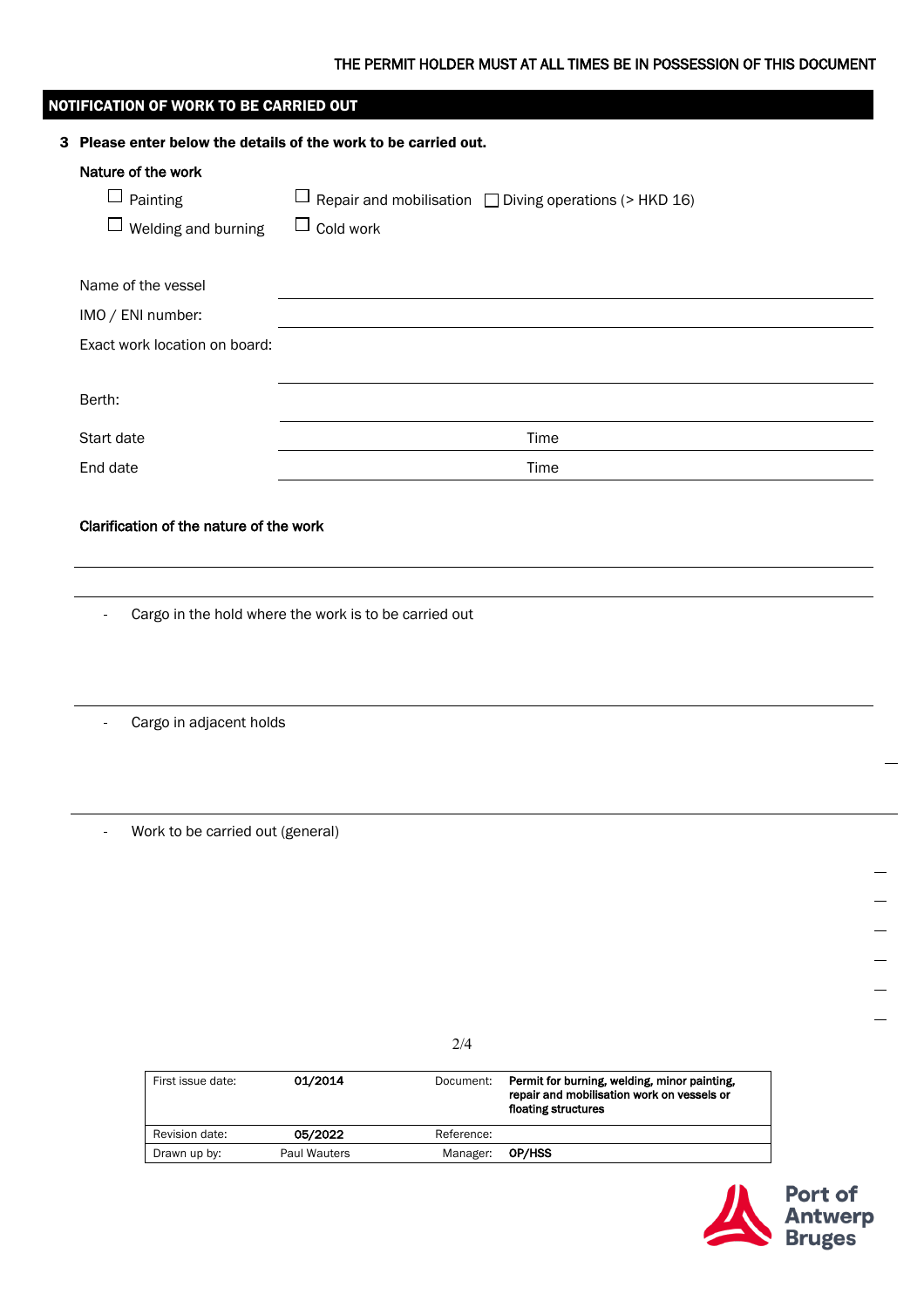|          | <b>ADVICE OP/NO/TM</b>                                                                                                                                                                                                                                                                       |  |  |  |  |  |
|----------|----------------------------------------------------------------------------------------------------------------------------------------------------------------------------------------------------------------------------------------------------------------------------------------------|--|--|--|--|--|
| 4 Advice |                                                                                                                                                                                                                                                                                              |  |  |  |  |  |
|          | Not applicable                                                                                                                                                                                                                                                                               |  |  |  |  |  |
|          | $\Box$ Not permitted                                                                                                                                                                                                                                                                         |  |  |  |  |  |
|          | Permitted if the following conditions in addition to those of Port Instruction 7.2.1. are met:                                                                                                                                                                                               |  |  |  |  |  |
|          | *                                                                                                                                                                                                                                                                                            |  |  |  |  |  |
|          | *                                                                                                                                                                                                                                                                                            |  |  |  |  |  |
|          | *<br>*                                                                                                                                                                                                                                                                                       |  |  |  |  |  |
|          |                                                                                                                                                                                                                                                                                              |  |  |  |  |  |
|          | <b>FINAL ADVICE OP/HSS</b>                                                                                                                                                                                                                                                                   |  |  |  |  |  |
| 5        | <b>Advice</b>                                                                                                                                                                                                                                                                                |  |  |  |  |  |
|          | Permitted                                                                                                                                                                                                                                                                                    |  |  |  |  |  |
|          | Not permitted                                                                                                                                                                                                                                                                                |  |  |  |  |  |
|          | Additional conditions to those of Port Instruction 7.2.1.                                                                                                                                                                                                                                    |  |  |  |  |  |
|          | $\Box$ 1 - Inspection of underlying/adjacent compartment before, during and after the work                                                                                                                                                                                                   |  |  |  |  |  |
|          | 2 - Not on pipelines connected to fuel tanks.                                                                                                                                                                                                                                                |  |  |  |  |  |
|          | 3 - Do not work over open holds.                                                                                                                                                                                                                                                             |  |  |  |  |  |
|          | $\Box$ 4 - Not on common bulkheads with compartments where flammable substances / gases are located.                                                                                                                                                                                         |  |  |  |  |  |
|          | $\Box$ 5 - Do not start the work until a copy of the certificate from the recognised gas expert has been sent to the<br>Port Authority Supervisor (PAS@portofantwerp.com) and the Harbour Master's Office<br>(Toelatingen.HKD@com) in accordance with the Municipal Port Police Regulations. |  |  |  |  |  |
|          | □ 6 - Port Authority Supervisor to be notified at the start/end of the works (VHF 63 or 03/229.67.33)                                                                                                                                                                                        |  |  |  |  |  |
|          | [17 - Port Authority Supervisor to be notified at least 1 hour before the start of the works (VHF 63)                                                                                                                                                                                        |  |  |  |  |  |
|          | □ 8 - Work permitted after inspection by Port Authority Officers                                                                                                                                                                                                                             |  |  |  |  |  |
|          | □ 9 - Not during loading/unloading operations, unless the work is an inherent part of these operations.                                                                                                                                                                                      |  |  |  |  |  |
|          | 10 - Not in the vicinity of loading/unloading operations.                                                                                                                                                                                                                                    |  |  |  |  |  |
|          | 11 - It is prohibited to have paint, rust or waste flowing into the water. No paint, rust or waste shall be left<br>on the quay.                                                                                                                                                             |  |  |  |  |  |
|          | 3/4                                                                                                                                                                                                                                                                                          |  |  |  |  |  |
|          | 01/2014<br>First issue date:<br>Permit for burning, welding, minor painting,<br>Document:                                                                                                                                                                                                    |  |  |  |  |  |

|                |              |            | repair and mobilisation work on vessels or<br>floating structures |
|----------------|--------------|------------|-------------------------------------------------------------------|
| Revision date: | 05/2022      | Reference: |                                                                   |
| Drawn up by:   | Paul Wauters | Manager:   | <b>OP/HSS</b>                                                     |
|                |              |            |                                                                   |